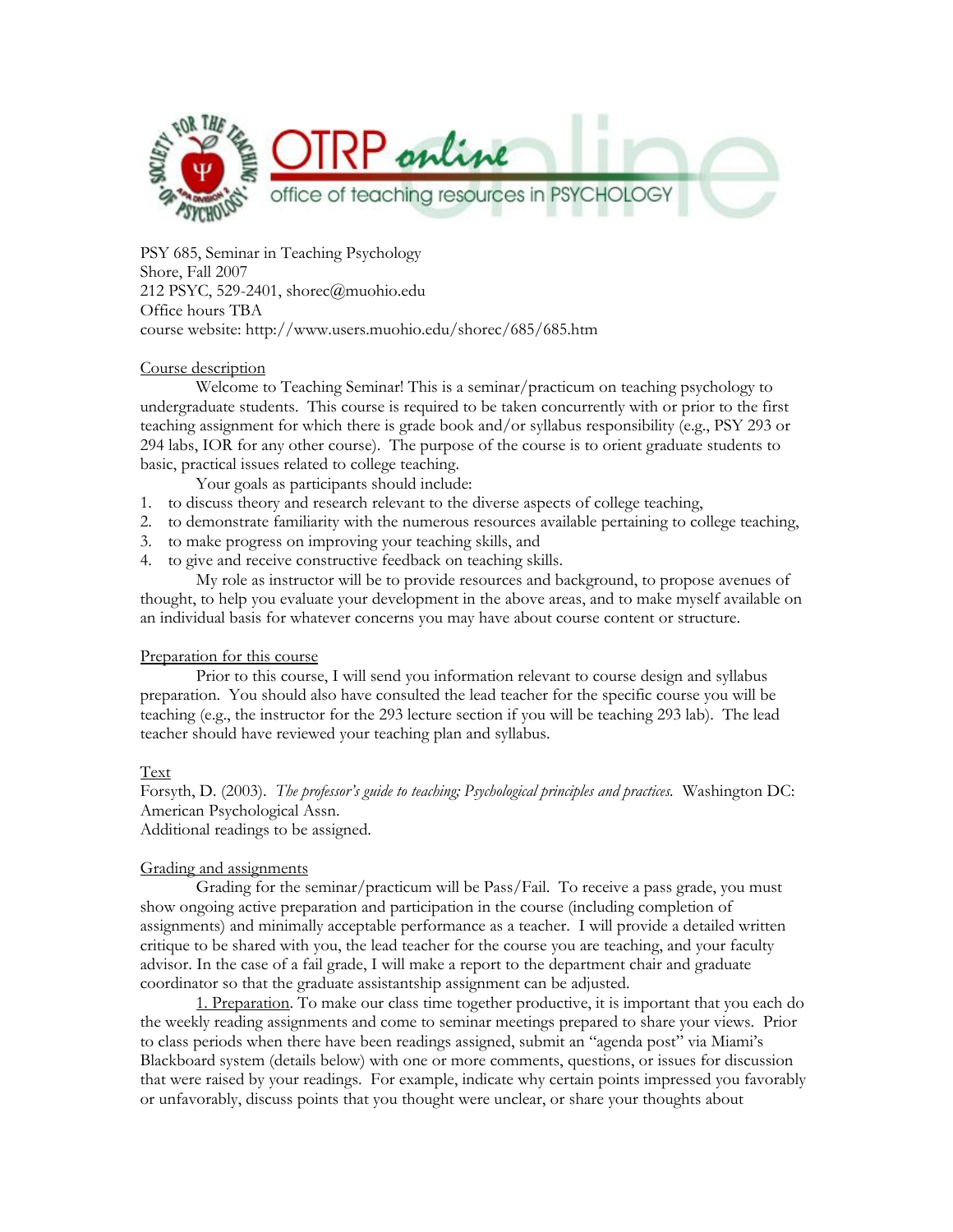applications. These will serve as "agenda items" for our class discussion. They will also provide tangible evidence that you have thought seriously about the readings. **These will be due at a date to be specified by the class**.

*To submit the agenda posts, you must go to the Blackboard site of this course* via www.mymiami.muohio.edu. Sign on using your Miami unique ID. The password is your MUnet / Novell password (the one you use to log into the network initially on campus, or when you dial into Miami's modem pool). To submit the agenda posts, click on the button that says "Discussion Board", then find the forum for the upcoming week, and click "add new thread".

2. Participation. We need everyone to plan to attend all seminar sessions and to participate actively in discussions. Our learning is facilitated by a group attitude of cooperation and mutual respect. Each of us will benefit from the active involvement of others. This involvement will require considerable preparation and willingness to engage ourselves thoughtfully with ideas presented both in the readings and by other class members. Everyone must share in the leadership of the group and work to create an atmosphere that encourages critical thought while maintaining an openness and respect for the differing views of others. **Feedback about your participation will be provided in a format to be agreed upon by the class.** 

3. Facilitation. Each of you will take a turn leading a class period. Shared leadership should

allow us to go into more depth on topics that the class interested in, and will also give you some experience in leading discussion with graduate students (in addition to the practice you get with undergrads in your own course!) Look ahead to the chapters from Forsyth that have been assigned for that week, and locate supplementary readings that you think the group will be interested in. The references in Forsyth are some suggestions--I can make other recommendations. Bring it to me in advance (at least 2 weeks before your scheduled class period) for copying and distribution. "Facilitating" means:



assigning the additional readings, reading the agenda posts and deciding how to organize the class session (which may include asking Cecilia to do a mini-lecture if needed), planning discussion questions to address the topic of the week (which may include breaking into smaller groups), giving people an agenda/preview, making sure that everyone has a fair chance to contribute and that the discussion stays productive, and integrating/summarizing the session. You do not have to submit an agenda card yourself and you are not expected to present the articles to the class. **Feedback will be given in a format to be decided by the class.** 

3. Practicum. This is the core of the course: supporting your first teaching experiences, and providing feedback to help you develop your teaching skills. There are several elements of the practicum, which involve ongoing peer partnerships and faculty mentoring focused on teaching materials and classroom performance.

a) Teaching materials: Teachers typically create several products that are intended to facilitate student learning, such as lesson plans, exams, and assignments. As you construct these materials for your course, they will serve as projects for this course (see below) which will be reviewed by a peer partner and which will also receive feedback from me. You will review materials created by your learning partner. **These reviews will be given in a format to be decided by the class.**

b) Classroom performance: You will get feedback about your classroom performance through a number of channels: class visits, videotape analysis, student evaluations and consultation with your lead teacher. Since feedback from peers is a core element, it is important that these relationships be supportive and helpful. We all share a significant responsibility for fostering the professional development of all members of the seminar. Thus, our feedback and criticism of one another must be thoughtful, critical and constructive. Take care to avoid actions which foster an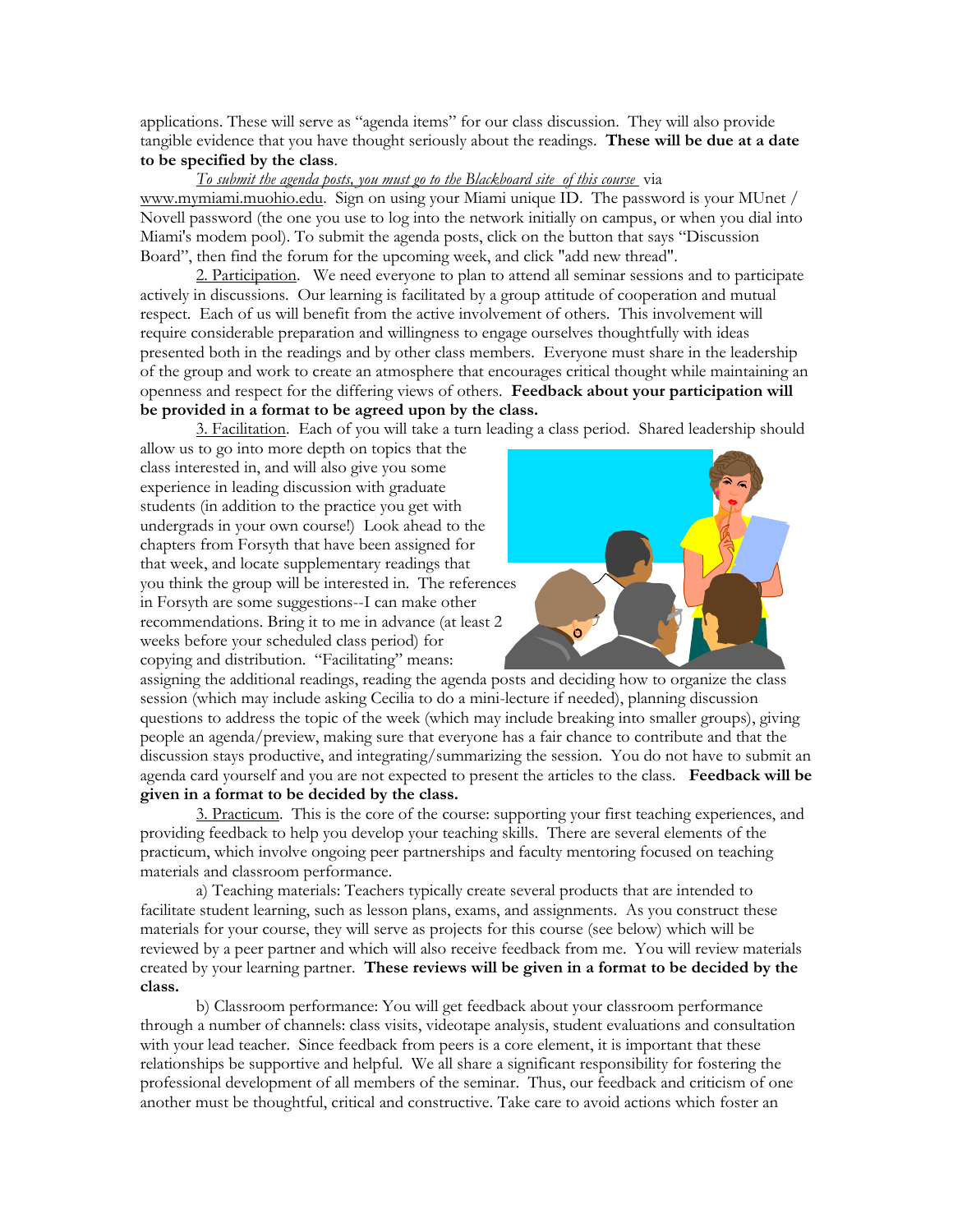atmosphere of competition or evaluation apprehension. I will evaluate the class visits and videotape assignments on the basis of skills evidenced in the class session, and on the basis of the critique. One copy of the critique will be given to me, the other to the member whose work you are critiquing--AFTER we have discussed them. Further details will be provided.

- I will visit your class twice, once early and one late in the semester, to give you written feedback about your classroom skills. Your peer partner will also visit your class. In turn, you will do the same for your peer partner.
- In addition, you should arrange to provide a videotaped sample of your teaching to be critiqued by yourself and others. Watching yourself on video is probably the hardest, but most valuable, thing I will ask you to do all semester.
- The department expects you to conduct midterm and final student evaluations. You can do the midterm by means of your own form, the department's teaching evaluation form, or Small Groups Instructional Diagnosis (similar to focus groups). The results of this should be discussed with your advisor or teaching mentor. In general, instructors are expected to use the departmental form for the end-of-term evaluation; the results are viewed by the chair before being returned to you. Details about administration will be provided in class.
- Finally, I will consult the lead teacher for the course you are teaching at midterm and at the end of term.

4. Projects. Materials that you generate in your work as a teacher will serve as 3 written projects for this course. In addition, you will have the choice of a 4th project. Further details will be provided.

- a sample syllabus
- a lesson plan for a class session,
- a quiz/exam, OR a sample of grading and feedback on a student paper.
- a self-chosen project.

5. Lilly Conference on College Teaching. Thursday through Sunday Nov. 15-18, the Lilly Conference on College Teaching will be held here at Miami University in the Marcum Center. In lieu of readings/class meeting for one week, you will be expected to attend about 5 hours of the conference and be prepared to report to other members of the class about your reactions to the conference. If there is some personal or professional obligation of a compelling nature, which conflicts with the dates of the Lilly Conference, please tell me as soon as possible.

### **The class will decide how to weight each of the grade components.**

### Assignments for non-teachers

Although I expect that most students taking this course are concurrently teaching a course, there may be some who are taking this course prior to their first teaching experience. For those students who are not currently teaching, some modifications in assignments are appropriate, and should be discussed with the instructor.

### Late Policy

Because agenda posts and practicum critiques are intended to lay the groundwork for discussion, they will NOT be accepted late. Obviously, missing work will be considered in evaluating whether you have met the criterion of "ongoing participation" in the course.

Of especially serious concern are projects, class visit feedback, and teaching materials feedback. Because your peers are counting on you, and often need your work in order to do theirs, these assignments will be given ONLY a 24-hour grace period to allow for printer disasters etc. If you exceed the grade period more than once, it will be reported to your lead teacher and faculty adviser. If you exceed it repeatedly, such uncollegial behavior may, in consultation with your lead teacher and faculty adviser, warrant a fail grade for the course.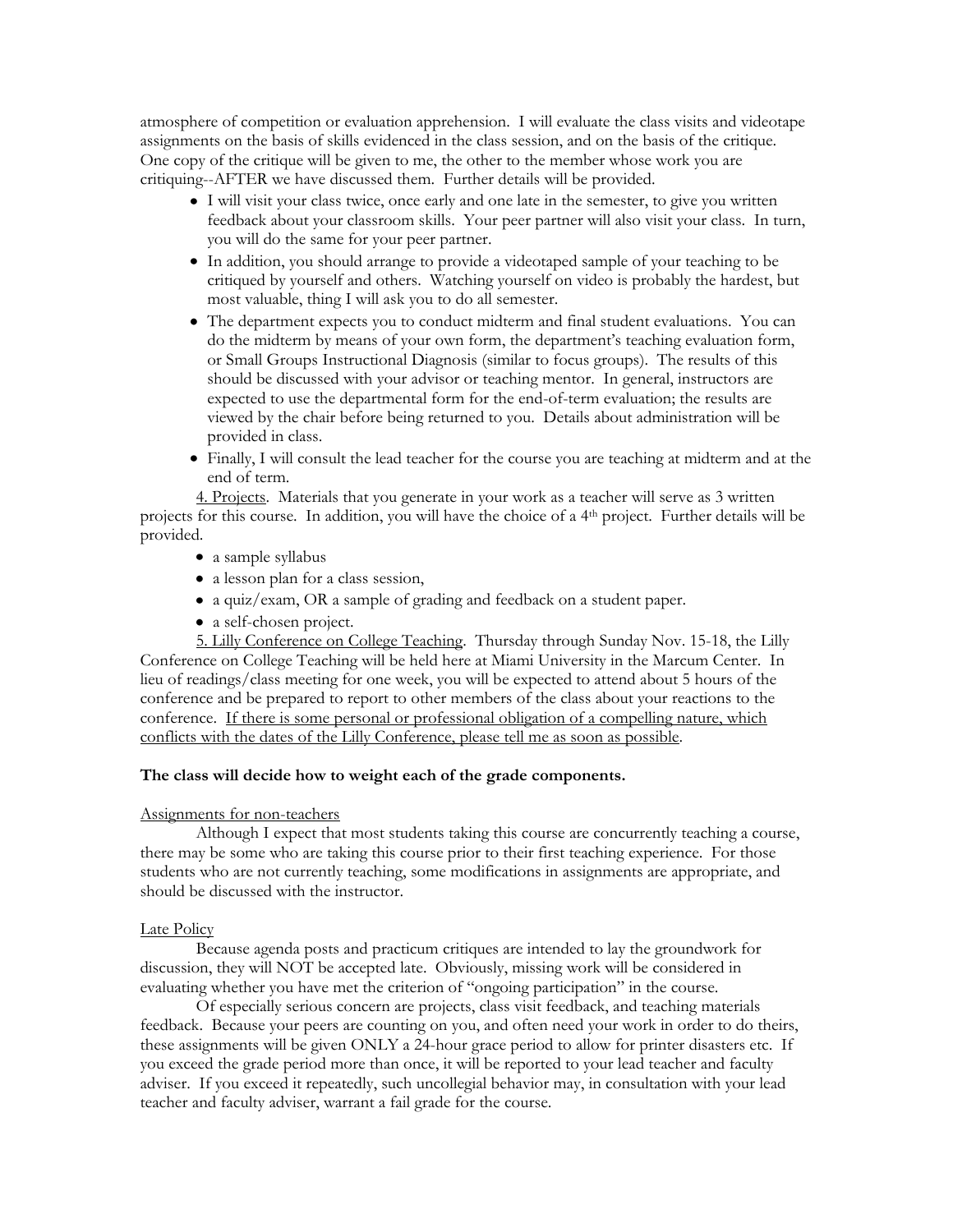## **Tentative Course Calendar**

| <b>DAY</b>        | Topic                | Readings                      | <b>Assignments Due</b>                     |
|-------------------|----------------------|-------------------------------|--------------------------------------------|
| Aug 23            | Orientation          | Baxter-Magolda                | Complete the sample agenda post on         |
|                   | Student intellectual | Ch <sub>2</sub> (in your box) | Blackboard. Report any problems to me.     |
|                   | development          |                               |                                            |
| Sep 1             | Prepping             | Ch <sub>1</sub>               | Agenda post                                |
|                   |                      |                               | Syllabus project                           |
|                   |                      |                               | Arrange to visit your buddy's class        |
| Sep 6             | Lecturing            | Ch <sub>2</sub>               | Agenda post                                |
|                   |                      |                               | Feedback on syllabus project               |
| Sep 13            | Guiding              | Ch <sub>3</sub>               | Agenda post                                |
|                   |                      |                               | Lesson plan                                |
| Sep 20            | Writing and          | <b>TBA</b>                    | Agenda post                                |
|                   | homework             |                               | Feedback on lesson plan                    |
| Sep 27            | Testing              | Ch <sub>4</sub>               | Agenda post                                |
|                   |                      |                               | Peer classroom visit critique              |
|                   |                      |                               | Lilly Registration deadline Oct 1          |
|                   |                      |                               | http://www.units.muohio.edu/lillycon/      |
|                   |                      |                               | Deadline for instructor classroom visit    |
| Oct 4             | Grading              | Ch5                           | Agenda post                                |
|                   |                      |                               | Instructor will consult with lead teachers |
|                   |                      |                               | Quiz/exam/student writing project          |
| Oct 11            | Managing: Ethics     | Ch 6                          | Agenda post                                |
|                   | and Diversity        |                               | Feedback on quiz/exam/student writing      |
|                   |                      |                               | project                                    |
|                   |                      |                               | Deadline for midterm evaluation            |
| Oct 18            | Innovating           | Ch7                           | Agenda post                                |
|                   |                      |                               | Proposal for final project                 |
|                   |                      |                               | Discuss midterm with advisor/mentor        |
| Oct 25            | No Class             |                               | Videotape of your teaching due             |
| Nov 1             | Evaluating and       | Ch 8, 9                       | Agenda post                                |
|                   | documenting          |                               | Get ahead on critiques                     |
| Nov $8$           | Your choice          | $**$                          | Agenda post                                |
|                   |                      |                               | Get ahead on critiques                     |
|                   |                      |                               | Don't forget to work on final project!     |
| Nov               | Lilly Conference     | http://www.unit               | Get ahead on critiques                     |
| $15 - 18$         |                      | s.muohio.edu/lill             | There may be an opportunity to share       |
|                   |                      | ycon/                         | your video with Joe Lowman, who is very    |
|                   |                      |                               | experienced at giving supportive           |
|                   |                      |                               | feedback about teaching videos             |
| Nov <sub>22</sub> | No class, holiday    |                               | Get ahead on critiques                     |
| Nov <sub>29</sub> | Practicum            |                               | Video critiques due                        |
|                   |                      |                               | Deadline for instructor class visit.       |
|                   |                      |                               | Don't forget final student evaluation      |
| Dec 6             | Projects             |                               | Project presentation and reflection due    |
|                   | Wrap up              |                               | Instructor will consult with lead teachers |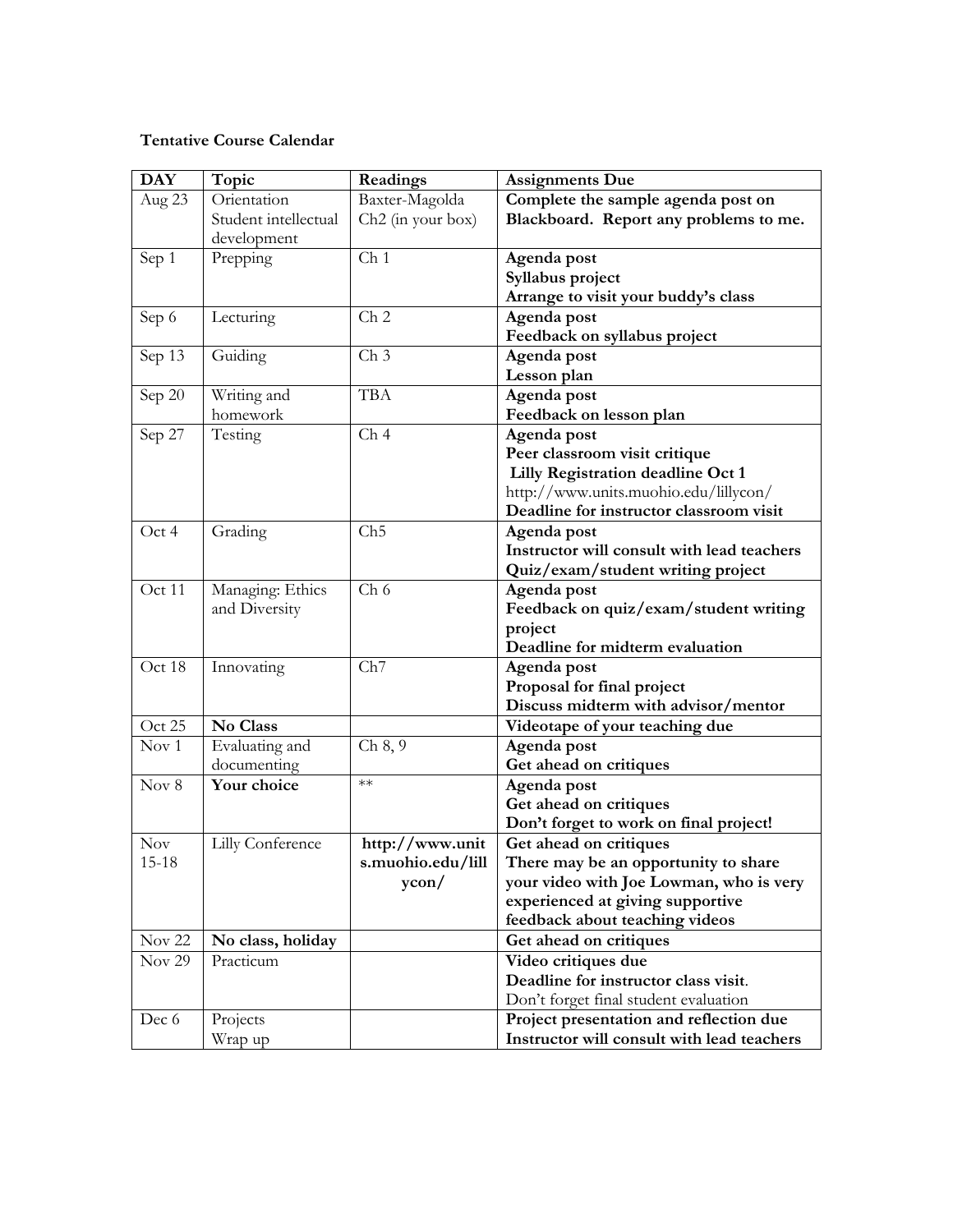## SYLLABUS PROJECT

Please hand in **two (2)** copies of the following:

- 1. A syllabus for your course, containing information such as the course description, assignments and grading, policies on make-up exams, etc., text, topics and order of coverage, and anything else it is important for them to know about you or the course
- 2. A 1-2 page paper which explains and justifies decisions you have made about how to design your course, and how you have communicated it to students. You may want to discuss ways you might do it differently in the future. Your comments should show thoughtful reflection on issues raised by your readings.

# FEEDBACK ON SYLLABUS PROJECT

In a 1-2 page paper, share with your learning partner your thoughts about the following issues:

- 1. The extent to which the syllabus covers the major elements it should
- 2. The clarity, organization and tone of the syllabus
- 3. The extent to which the course design is appropriate to the level of the students, departmental objectives, and the stated goals of the course
- 4. The extent to which the instructor has reflected on the strengths and weaknesses of the present syllabus
- 5. Any other issues raised by the readings or that you think are important.

Please hand in **two (2)** copies of your feedback.

# LESSON PLAN PROJECT

Please submit **two (2)** copies of the following:

- 1. A lesson plan for activities which you conducted in your class on a recent day
- 2. A list of any materials needed or any handout/transparency masters, and/or questions or activities to stimulate discussions. If you did a movie, provide a description of it.
- 3. A 1-2 page paper describing the objective of the day's activities (in terms of content and process) and relate it to the goals and content of the course. You should also reflect on "how it went" in terms of content and process, and what, if any, changes you would make in the future. Your comments should show thoughtful reflection on issues raised by your readings on discussions, lectures and media.

# FEEDBACK ON LESSON PLAN PROJECT

In a 1-2 page paper, share with your learning partner your thoughts on the following issues:

- 1. Appropriateness of the process/content goals of course
- 2. Appropriateness of activity to process/content goals for the day
- 3. Appropriateness of materials/media/discussion questions
- 4. Apparent interest/involvement of students
- 5. Extent to which the instructor has reflected on strengths and weaknesses of the lesson plan

6. Any other issues raised by the readings or that you think are important.

Please submit **two (2)** copies of your feedback.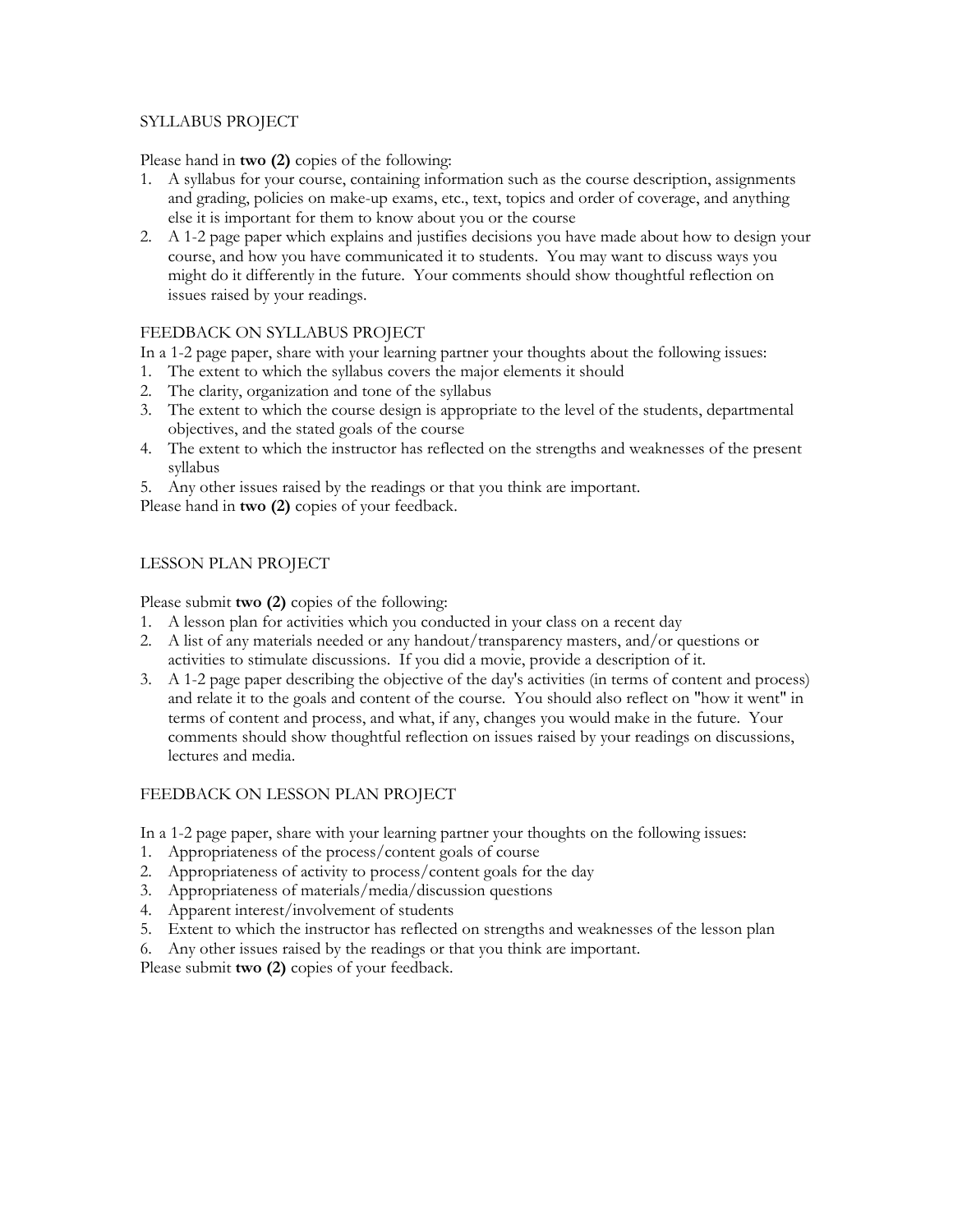## TEST CONSTRUCTION

Please hand in **two (2)** copies of the following:

- 1. A copy of a test or quiz you have used in your class. If your questions are open-ended, please give some description of what you are looking for in the answers.
- 2. Commentary about the test in terms of issues like: coverage, length, level of questions (e.g., Bloom's taxonomy), wording of questions, order of questions. Make margin notes on the exam to comment on particular items, and write notes about more general issues. Your commentary should show reflection on issues raised by the readings as well as strengths and weaknesses of the exam.

If you do not give quizzes or exams in your class, please discuss this with me.

# FEEDBACK ON TEST PROJECT

In a 1-2 page paper, share with your learning partner your thoughts about the following issues:

- 1. The test's coverage, length, difficulty, match between point values and importance of material
- 2. Identification of level of questions (e.g., Bloom's taxonomy) and appropriateness of these to the level/goals of course
- 3. Clarity of instructions to students
- 4. Appropriateness of format (TF, multiple choice, essay…) to course/goals
- 5. Ordering and wording of questions
- 6. The extent to which the commentary explains the test and reflects on its strengths and weaknesses in light of issues raised by the readings
- 7. Any other issues raised by the readings or that you think are important.

Please hand in **two (2)** copies of your paper.

## PROJECT ON EVALUATING STUDENT WRITING

Please submit **two (2)** copies of the following:

- 1. A writing assignment you have given your class
- 2. A student's paper (with identifying info removed)
- 3. Your grade and comments to the student about the paper
- 4. A short reflection (1-2 pages) about the assignment itself and why you gave the grade and comments that you did, and what you think about that (strengths and weaknesses) in the light of the readings you did on evaluating student writing.

If you do not have writing assignments in your class, please see me.

## FEEDBACK ON STUDENT WRITING PROJECT

In a 1-2 page paper, share with your peer partner your thoughts about the following issues:

- 1. The appropriateness of the assignment given the goals of the course
- 2. The clarity and completeness of the assignment itself
- 3. The extent to which the instructor has explained/justified the grade to the student
- 4. The extent to which the instructor has given the student the tools to be his/her own editor
- 5. The tone of the instructor's comments
- 6. The way the instructor has dealt with mechanical errors
- 7. Extent to which the instructor has reflected on strengths and weaknesses of his/her assignment, grading and comments
- 8. Any other issues raised by the readings or that you think are important

Submit **two (2)** copies of your feedback.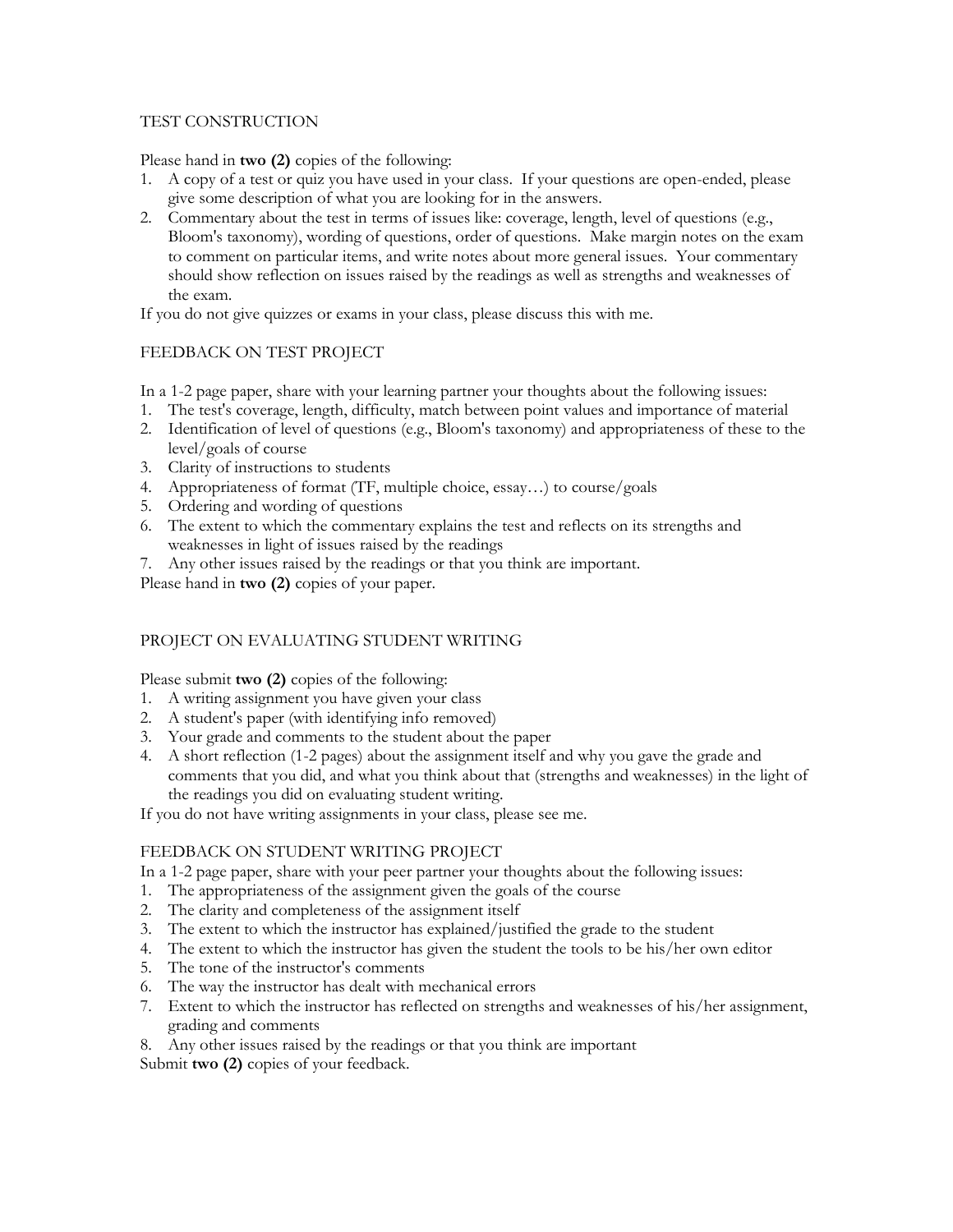#### CRITIQUES OF CLASSROOM VISITS AND VIDEO TEACHING SAMPLE

Critiques of classroom visits and video teaching samples are the central component of the practicum and must be taken seriously. For feedback to be effective, it must be critical and constructive. We are all adults and should be able to give feedback sensitively and receive it graciously. This is not a setting for mutual backslapping (or backstabbing!) Point out the strengths and weaknesses you observe. Try to relate to specific behaviors. For example, instead of saying, "Great rapport with students!" it is more informative to say, "I was impressed that you knew students' names. This probably helps with rapport." When giving critical feedback, it is especially helpful to couple the criticism with suggestions for improvement or alternative approaches. For example, instead of saying, "You were inaudible" you might say, "Try speaking up, as though you were talking directly to a student in the back row." When I visit a class or review a tape, I find it helpful to divide my page into 4 sections:

- Content/organization/clarity
- Nonverbal communication
- Media
- Student involvement and rapport

Some sample critiques are available to give you an idea of how to proceed. Bring **two (2)** copies of your critique to class.

#### **USEFUL FEEDBACK IS:**

1. *descriptive* rather than judgmental. This helps prevent defensive responses.

2. *specific* rather than general.

3. focused on *behavior* rather than the person.

4. focused on *helping* rather than hurting.

5. focused on behavior that the teacher *can do something about*.

6. *actively sought* by the teacher.

7. an amount of information that *does not overload* the teacher.

8. focuses on *"what"* or *"how"* (observed behavior) *not "why"* (why involves inference and motives that can bring resentment rather than learning).

9. *clearly communicated* and can be rephrased by the receiver. Easy-to-understand language is used.

10. shared *within 3-7* days of the observation.

11. provided with *opportunities for further discussion*.

12. provided with *clear suggestions about improvement* that can be generated by the teacher based on questions by the observer.

13. based on observations, so that any constructive criticism is justifiable.

14. an opportunity to learn!

http://www1.umn.edu/ohr/teachlearn/peer\_review/feedback.html

### VIDEO TEACHING SAMPLE: NUTS AND BOLTS

The review and critiques of teaching videotapes are scheduled for the last few weeks of class. Therefore all PSY 685 students will need to prepare a short videotape of their teaching by mid-semester (see date in syllabus calendar).

Don't worry or obsess over getting "the right" or "a good" video sample of your teaching. We all make mistakes and the important thing is to learn from them. What's needed is an hour-long sample of your teaching to give us practice in observing classroom behavior. REMEMBER! In addition to preparing written critiques of your peers' tapes, you are to also critique your own teaching!

You will need to make your own arrangements to obtain videotaping equipment. You may call MCIS to schedule use of their equipment. You may already have a camcorder of your own. You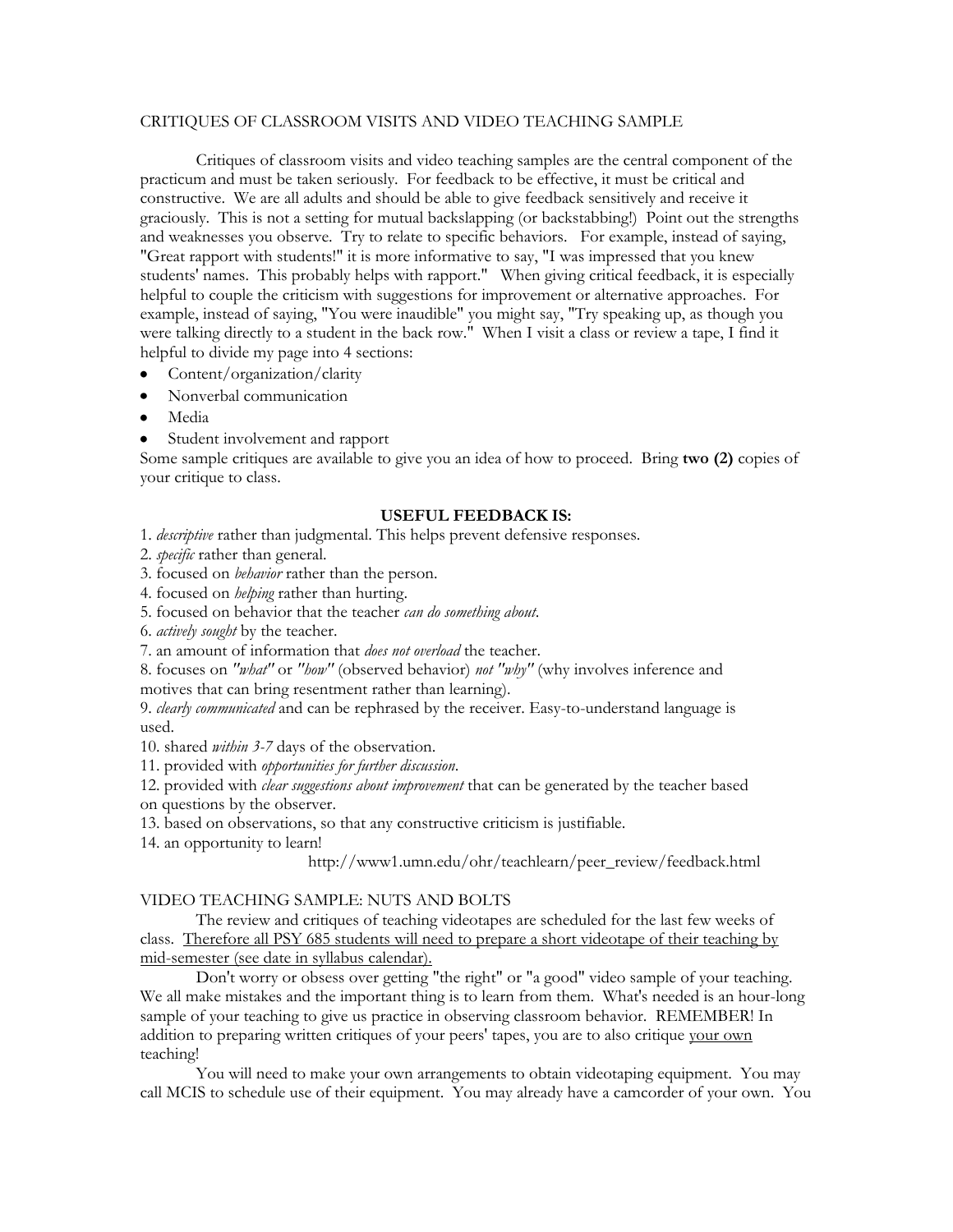will need to get a friend (or another 685 student) to operate the equipment (a tripod is possible, but almost always unsatisfactory). You will also need a STANDARD videotape (60 minutes). Be sure you allow plenty of time before class to get the equipment set up. Occasional problems with equipment (or its use) have occurred, necessitating rescheduling of taping sessions. Be sure your tape is of satisfactory audio and video quality to allow the rest of us to review and critique your work.

To review and critique the tape, you will need access to a VCR. If you do not own one, there are several available in the department, and I have a couple. Recognize that there are a large number of us who must have access to the tapes in order to review them. As a result, do not borrow a tape unless you will be reviewing it immediately and be sure to return it expeditiously. Do not, for example, take all the tapes home for the weekend! Please treat the tapes as confidential material.

Bring **two (2)** copies of your critiques to class prepared to discuss.